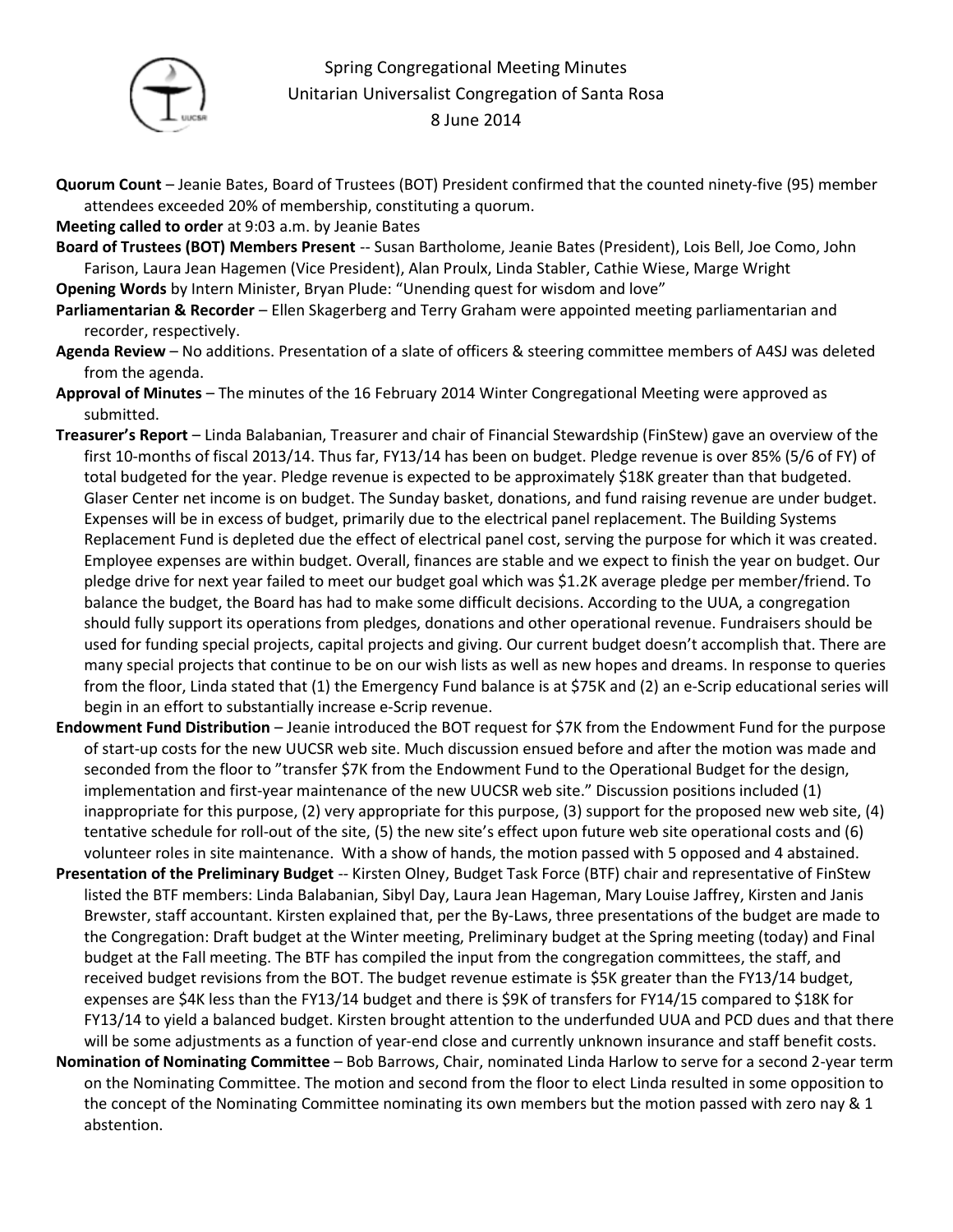- **DA Delegate Report** Susan Bartholome presented the delegate's report from the annual Pacific Coast District (PCD) Assembly in April. Susan was impressed with the inclusion of children and teen's inclusion in the worship services and intends to work on increasing young persons' participation at UUCSR. A workshop noted that the changing economy has brought about fewer volunteers for many congregations and a resulting increased need for paid staff. Another workshop offered the perspective on pledging as a "spiritual" practice. Mary Louise Jaffrey's experience included a Leadership Day workshop entitles "The Antidote to Burnout" which provided creative examples of sharing the load and involving more individuals in solutions. Dorris Lee described the Assemblies as a "grand pooling of ideas" and encourages other members to attend. The DA delegates made a By-Law amendment to eliminate the position of Board of Directors Moderator and assign those duties to the President, which is how we operate at UUCSR. The board also voted to reduce the number of its members from 12 to 9. PCD has a new District Executive who is a psychologist and "a really good bass player" in his other life.
- **Selection of Congregational Study/Action Issues at General Assembly (GA)** Jeanie explained that each year a study/action issue is selected by the GA which will be central for 4 years. A handout provided a paragraph description of each issue. This is a voting item, contributing to the whole of GA votes. Each UUCSR member was asked to vote on one issue. The resulting tally, which will be sent to GA, is as follows: (1) Empowerment: Age and Ability Reconsidered, Zero votes, (2) Ending the War on Terror, 9 votes, (3) Escalating Inequality, 35 votes, (4) Gun Violence: A Public Health Issue, 38 votes and (5) Renewing & Securing Our American Democracy, 12 votes.
- **County Living Wage Ordinance** Linda Harlow, Associates for Social Justice (A4SJ), presented a proposal that the congregation support a proposed County living wage ordinance. Linda addressed a handout describing the proposed ordinance. Following a motion and second from the floor and discussions of the proposal, the motion that UUCSR support the Proposed County of Sonoma Living Wage Ordinance passed with 51 aye, 18 nay and 26 abstained.
- **UUCAN** Linda Harlow recognized group members in addition to herself: Carol Kraemer, Deborah Mason and Helga Lemke. Linda cited North Bay Organizing Project (NBOP) goals & accomplishments, including a central action plan for to encourage people in precincts with low voting registration rates to register and vote as well as task forces on education, immigration, and transportation. NBOP offers opportunities to take action in these areas. Upcoming events include August 2, Noche Sabrosa, dinner, dance and silent auction at Sebastopol Community Church; September 12, Harvest Moon Fundraiser at the Laguna Foundation and October 5, NBOP Public Meeting.
- **Religious Education (RE) Report** Deborah Mason provided status of the RE programs. There are 54 children and youth registered in the RE program with increased regular attendance, making weekly attendance much higher than previously. There are 13 in the Thursday youth group which are not evidenced as such on Sunday mornings. In the first 3 months, Janet Burrows taught all 3 quarters while Susan Dickey, Mindy Graham, Lois Nagle, Jean Smith and Kitty Wells each taught a quarter. These 6 teachers plus Deborah attempted to accomplish the work of 12. Next year, the plan is to add an additional class exacerbating the problem. As many as 18 teachers are required. Deborah appealed for help, explaining that teachers need not teach the entire year. There are 4 3-month quarters to be divvied. Training for new teachers is scheduled for August 24.

## **BOT Reports**

Community Support & Communication -- Susan Bartholome thanked fellow team members: Jeanie Bates**,** Lois Bell, Cathie Wiese and Marge Wright. Current initiatives were discussed including the goals to (1) Support communication between board members & congregation members; accomplishments include (a) developing "Ask a Board Member" table on Sunday. Board members have followed up and reported back to the questioners, (b) developed liaison relationships between individual board members & groups within the congregation, (2) Support congregational awareness of opportunities for involvement in our community; accomplishments included hosting the annual Activity Fair, representing many congregational groups, (3) Clarify policies showing administrative pathways; accomplishments included forming Governance Task Force to research governance models & offer results of research to the congregation for deliberation, (4) Increase congregational knowledge of and involvement in NBOP/UUCAN; plans to begin next board year with this as a priority.